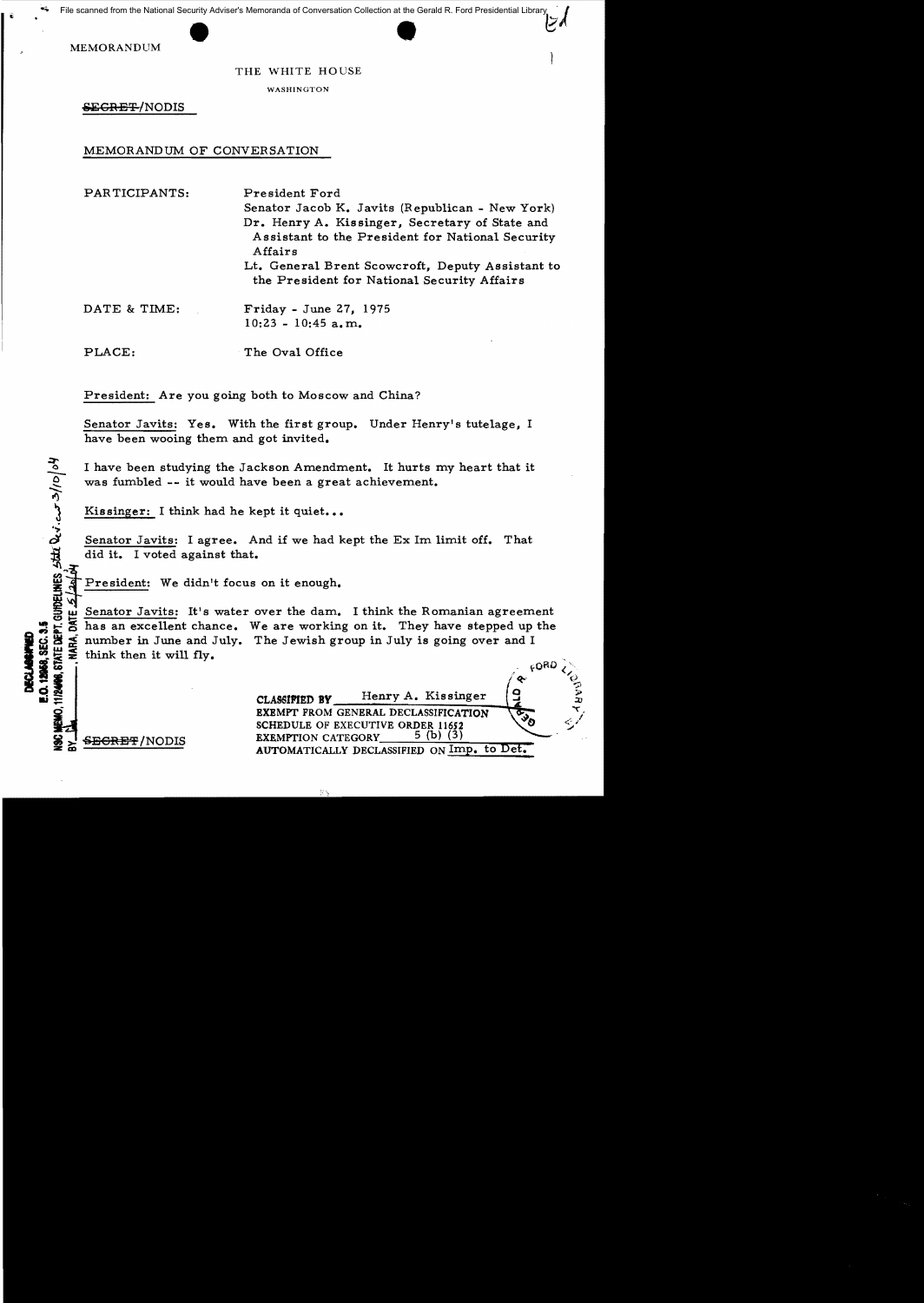### President: I hear Scoop was almost discourteous with Ceausescu.

Senator Javits: I poured oil on the waters. It was calling a spade a spade, but you don't do that to foreigners. Ceausescu was very surprised, but took it very well. Jackson wasn't rude, but it was very uncomfortable. Jackson thought it would help to call a spade a spade.

I told Henry I wanted five minute s to give you the feeling of the American Jewish Community. It is deeply devoted to Israel. Consistent with that. it is deeply devoted to America. If the President would lay it on the line and say this is in the American interest, it would be agonizing. If there is no doubt that we will provide Israel with military equipment immediately. Their worry is we will use military equipment as leverage and undermine what they think they need for their defense. If that is laid to rest. I think the rest is manageable.

At least 15 years ago I was in the office of Chief of Protocol in Israel and they began to talk sensitive matters. I reminded him I was an American Congressman and they shouldn't discuss anything in front of me they wouldn't say before any other Congressman.

President: I think you know the way I have voted and spoken. I am a firm friend of Israel.

### Senator Javits: I know.

President: I have hundreds of Jewish friends. I am deeply convinced an interim agreement is the best. But it may fail. The odds are not good because of the problem of the passes. To make certain that Israel is strong unilaterally and secure, I was far more generous than my advisors recommended. The result is that Israel is far more secure than before the war or at any other time. They will tell you that. There has to be flexibility on the passes. Without them, they will be more secure than they were before. There is no question about their military security. I don't understand their lack of flexibility. I don't want to have to go to Geneva but we can't have a stalemate.

I hope our good friends here and in Israel know we think it is in their and our best interests. It is in our mutual interest to get an interim settlement.

Senator Javits: Are the Egyptians just sweetening us for the eastern end of the passes?



 $S$ <del>ECRET</del> /NODIS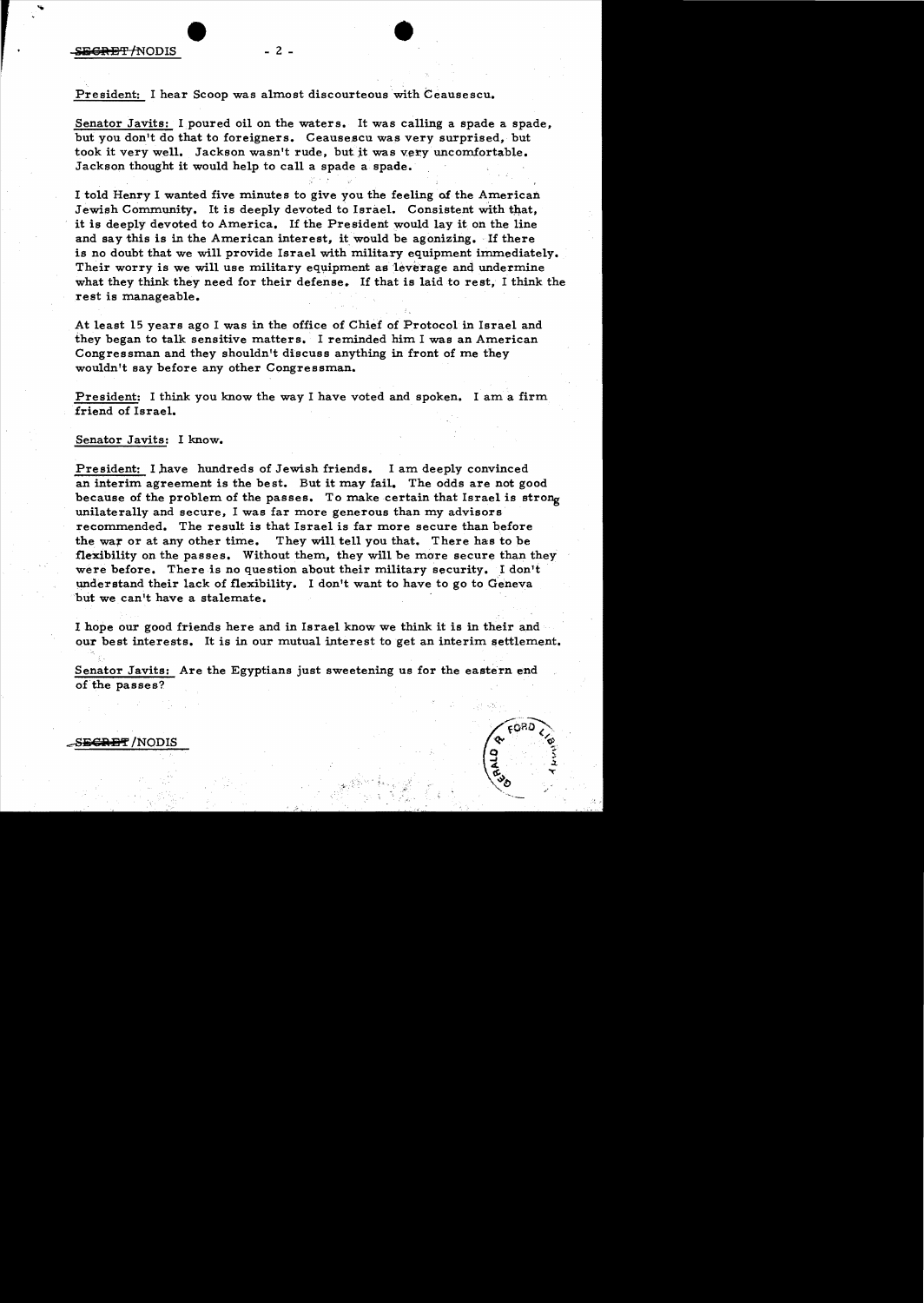President: They want our friendship and help. They want to show independence. If they don't get it, they will be forced to go elsewhere.

Kissinger: Remember that Egypt isn't asking for the passes for themselves. They would be UN.

Javits: I assume that all the variables are within your command.

Kissinger: I think we can find a solution. Sadat made some additional concessions at Salzburg to get Israel out of the passes -- including electronic surveillance. He now thinks Israel has just pocketed these concessions and not moved.

Javits: The American Jews think Israel is so exposed that they would fall on the Israeli side on anything that Israel thought it needed for its security. You have to be thoughtful on this point. American Jews have thought that Israel was being asked to be given up ground for paper. Israel must be in harmony with the U.S. and American Jews haven't grasped that. They feat that our interest in the Arabs will lead us to ask Israel to make concessions in exchange for an American moral commitment. So there is no pressure from American Jews to push Israel to make concessions relating to security.

President: If we don't get some movement. I have to lay the record out -that is not good.

Javits: Rabin said they would have to reconstruct their whole defense line. Would we help them -- give them enough to do that?

President: They would still have their main line.

Kissinger: The side issues have all been sorted out. Their mines, forward lines and logistic installations would have to be moved - - but we would support a jog in the line so the logistic installations wouldn't have to move. We would support a six-month transition in the north to give them time to reconstruct the line.

Javits: How long would it last?

Kissinger: There are two aspects. The first is that the agreement would last until it is superseded by another agreement. That Israel knocks aside -- and shouldn't. The other is UNEF. We can get three years there.

**SECRET/NODIS**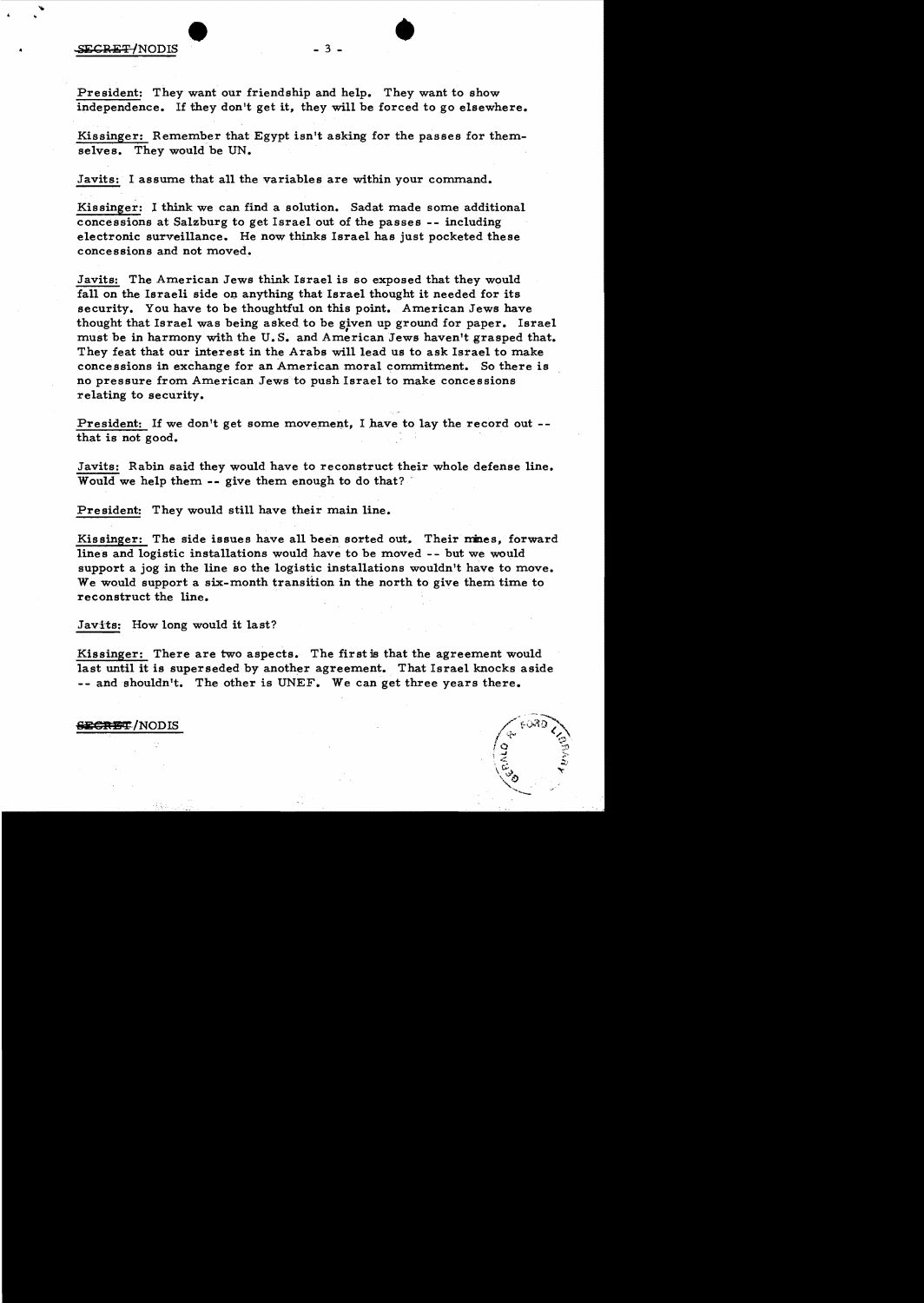# SECRET/NODIS

Javits: The crisis for Israel is the United States. It is extremely desirable to have a settlement and not to go to Geneva. Those are the two real points for American Jews.

Kissinger: Geneva is a lousy way to have to go. You know, it brings all the Arabs together, brings the Soviet Union in, and forces a consideration of all issues comprehensively.

FORD

Ģ.

<del>ECRET</del>/NODIS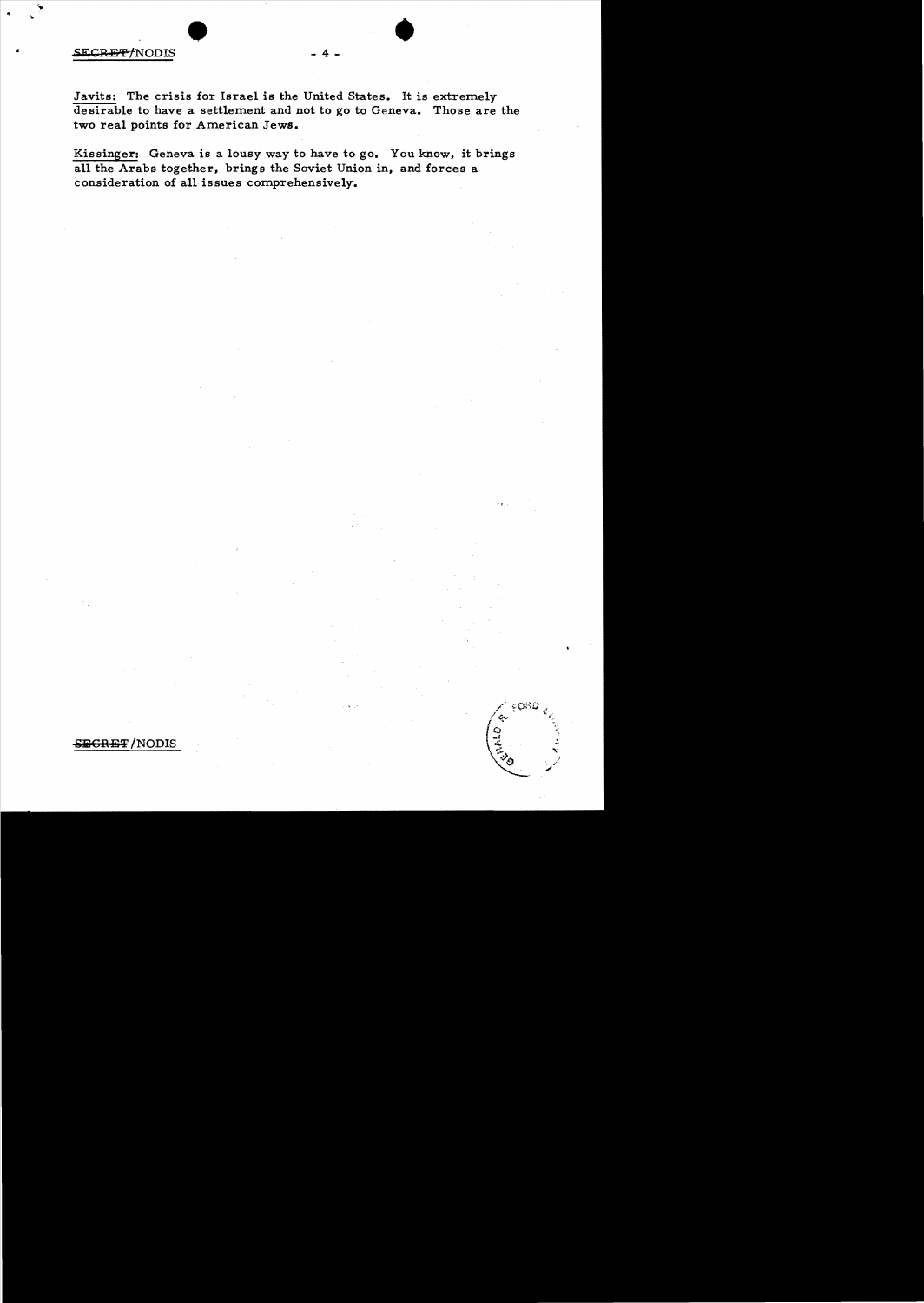$/ P/$  Jamits/K 27 June 75 P are you going brook to how + PRC. I yes use 1st george Under K tutalorge, Show been avering theme + got months. I have stading fortun and It howho for houst tout was functiled - it would have K 2 think and me hept it print ... ten a great a house. I dogon. Only an hul heget X in agg. That dont it. I wet day ont hit. 1 We libet formon => mang.<br>1 Watsure du 2007 formi oguest his exerthatchance of this trans stepped up # in June July Jumich grup in feely gaing are & D think than it will fly. P Shan Snorpwerd about discontrom in Clamian Je depomadoiten croestres. It mas voltin spadra syah but you lont to the 9 for join. Cranice Vos companyaied, hit Total it rong will. Jackson comment mode, but it was monifortable Jackson tor at wand help to call spake a spain. I told K Smarted The B sie spor US guard only facting of is dapty close that to I. Consistent of that it layer chanted to UV. Eppers would log it on hive 1 - this in UN intende, at ment le copart juge 20 tra un dropt un certil provide todous ambility

**DECLASSIFIED** E.O. 12958, SEC. 3.5 NSC MEMO, 11/24/98, STATE DEPT. GUIDELINES State dev. cur 3/10/04  $8Y$  Max NARA. DATE  $5/20/04$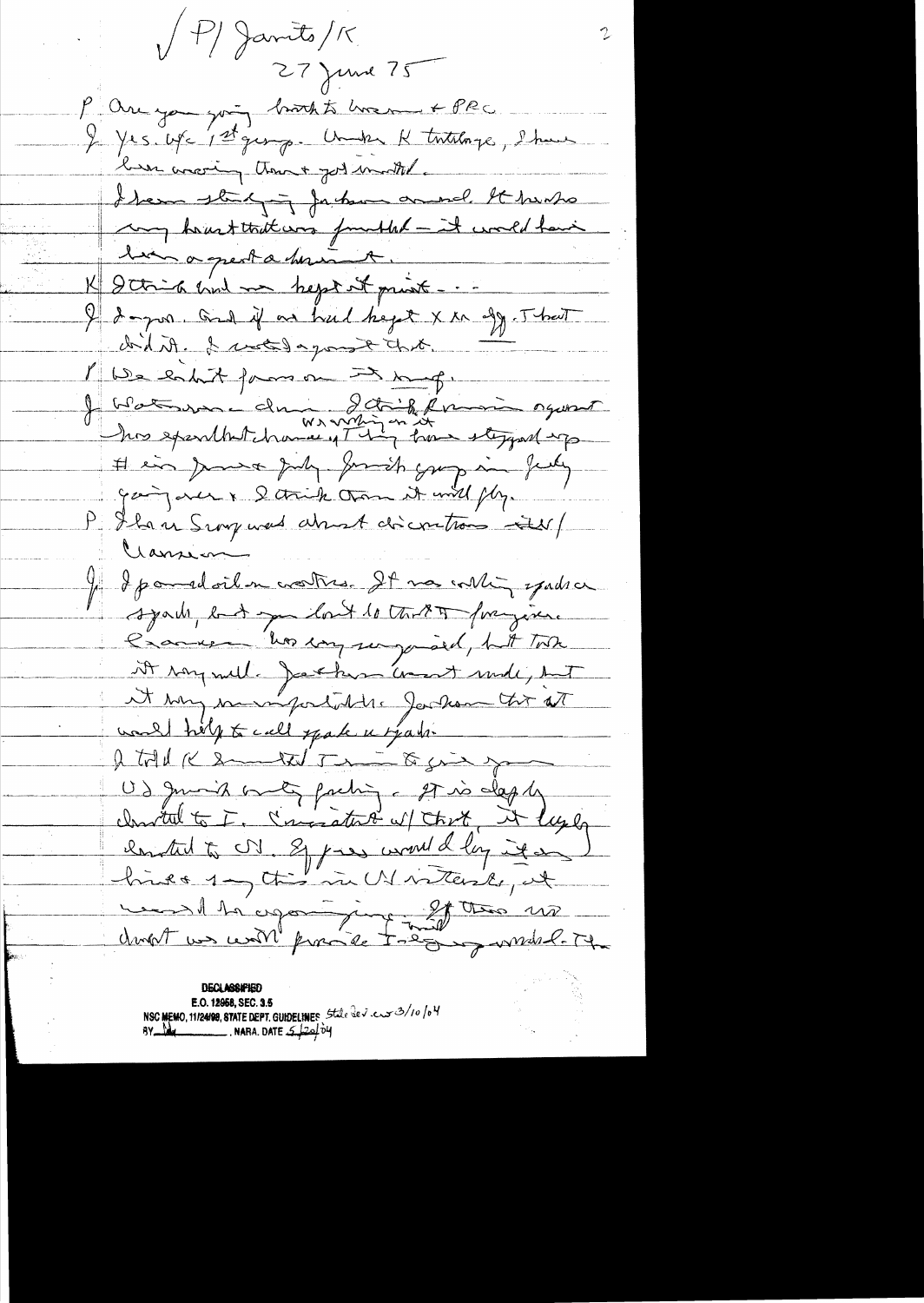wany is no will use mit egypas Comage + modern is what they think hay I med for this dag. A that is loudt not, as hort 15 years ago 2 mon oppose of Clapde protocod in Eart?) + they My and tout sustin nature & unimited him I am a Que Ingerson they mucht de Eugene Ingelsent of metter multivitaing  $9 + 6$ Regnant 104's of Junior family. I days Jean franco-tommento which I Leting muntarely + seems I was far Those passes that my absorb recon, Rueill se Mis fin more pens than he for a hang of any outpon thing They will call symething These bank les flexions justices. US the those will de mon general than the before the we printer and this will server. I dont indistrue Their Lachof Jens, I had not to hand to go to filmon but un count have statund I hypercare paid provide loved int ky on this it in This com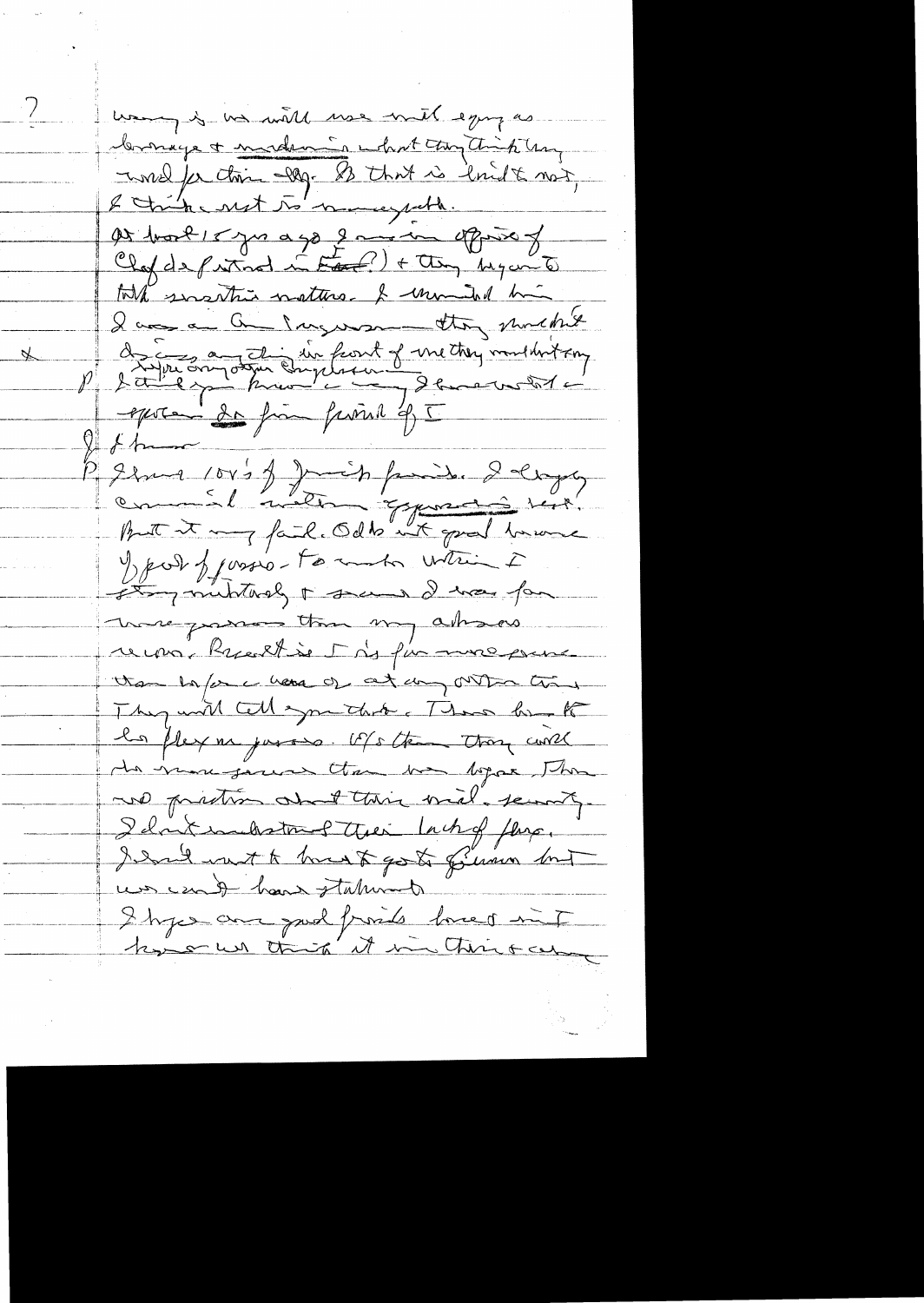book without it in down that withus toget and within pething I ave E port smenting en par E endel  $f$ asces $\geq$ P Thomas emit un franchslip + large This it thong would be focused elsewhere and the world In comme alle musiches are up in juin und. Itting was pind a solition. In let make celdition vais sin or foly to get tout for passes - ind eller surveillance. He more thinks I has porketed thin + hot mon. I Over Jord Think I is to exposition wind fall on I side on a thing I that we had for its seming. In their motherful. on this paint is Jeans have that i loin véalt sa qu'en ny geomet pa Ul Juis bount perspectant. My from and interests in ands will only I to more Constannes for U. moral control. So trove we prosent form US gives to just It mestre commences en votre to P Jan duitget mornal, I bruk to lay crund out that not god. I Rolain qu'il they coustel trans & vientent